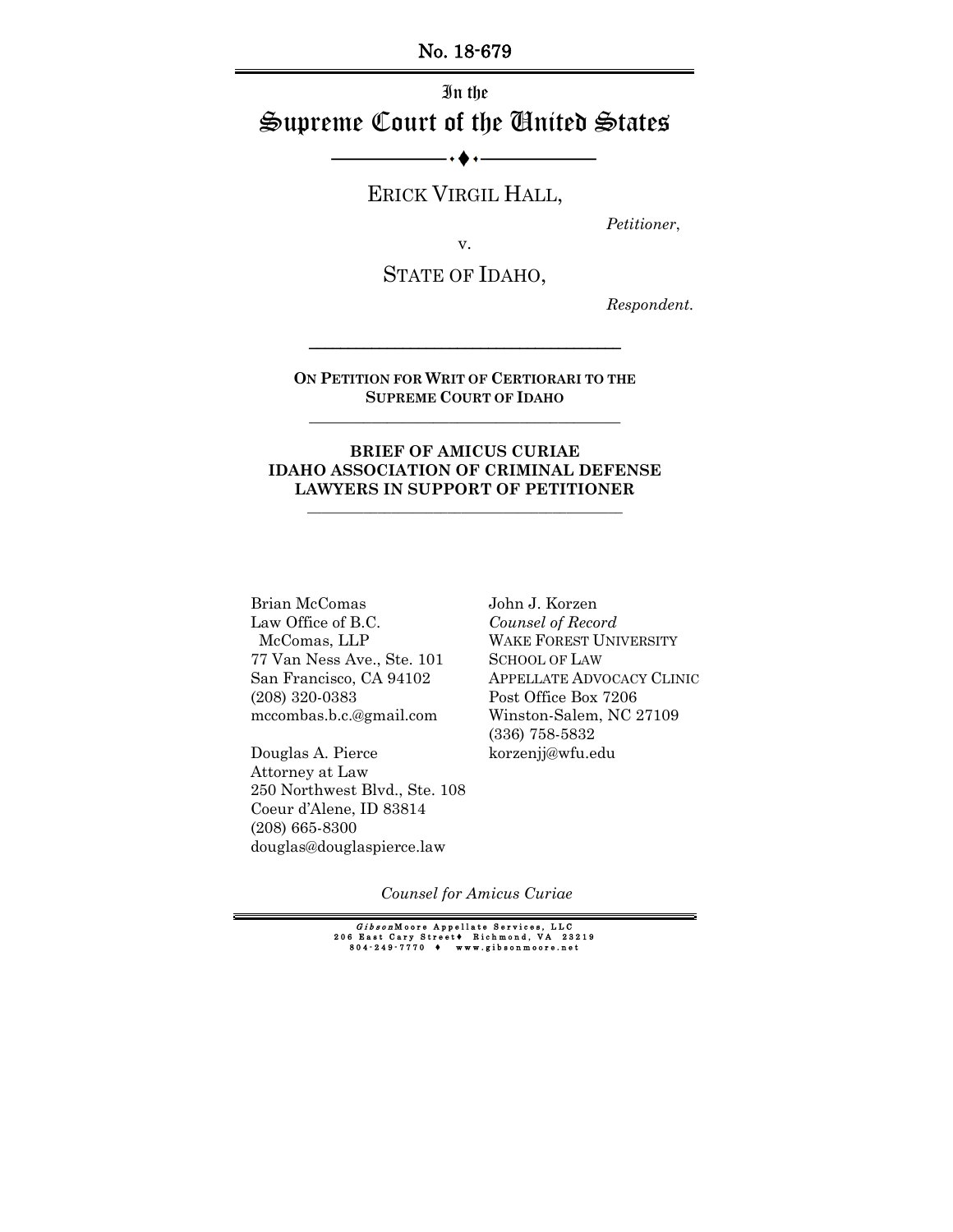## **TABLE OF CONTENTS**

### **Page:**

| I. Idaho's HAC aggravator is unconstitutionally                                         |  |
|-----------------------------------------------------------------------------------------|--|
| II. The Court's review of felony-murder<br>aggravators would reduce the massive cost of |  |
|                                                                                         |  |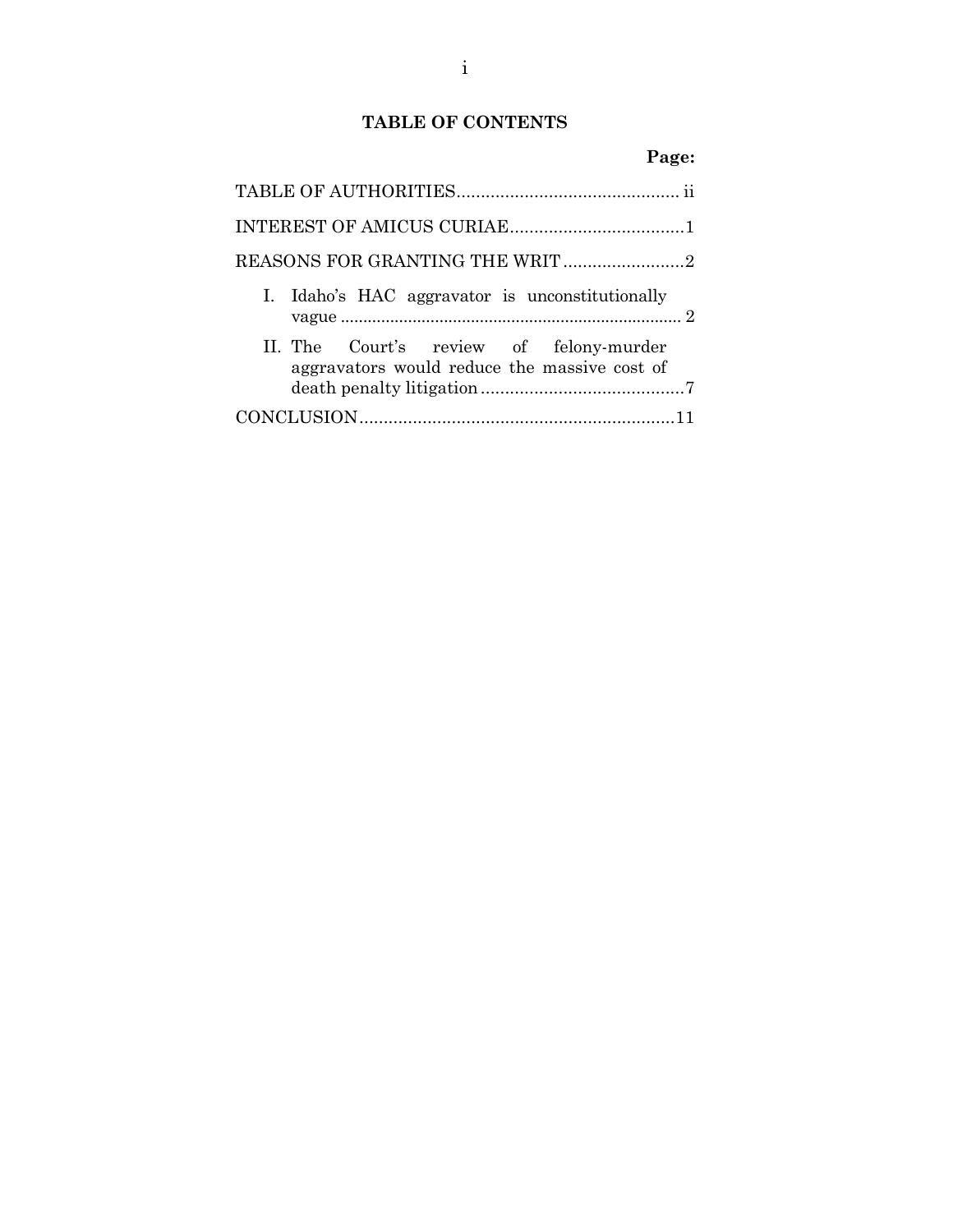## **TABLE OF AUTHORITIE[S](#page-5-0)**

# **Page(s):**

## **Cases:**

| Furman v. Georgia,                            |
|-----------------------------------------------|
| Glossip v. Gross,                             |
| Godfrey v. Georgia,                           |
| Hurst v. Florida,                             |
| Maynard v. Cartwright,                        |
| People v. Superior Court of Santa Clara Cty., |
| Proffitt v. Florida,                          |
| Ring v. Arizona,                              |
| Sessions v. Dimaya,                           |
| State v. Gregory,                             |
| State v. Lankford,                            |
| State v. Leavitt,                             |
| <i>State v. Osborn,</i>                       |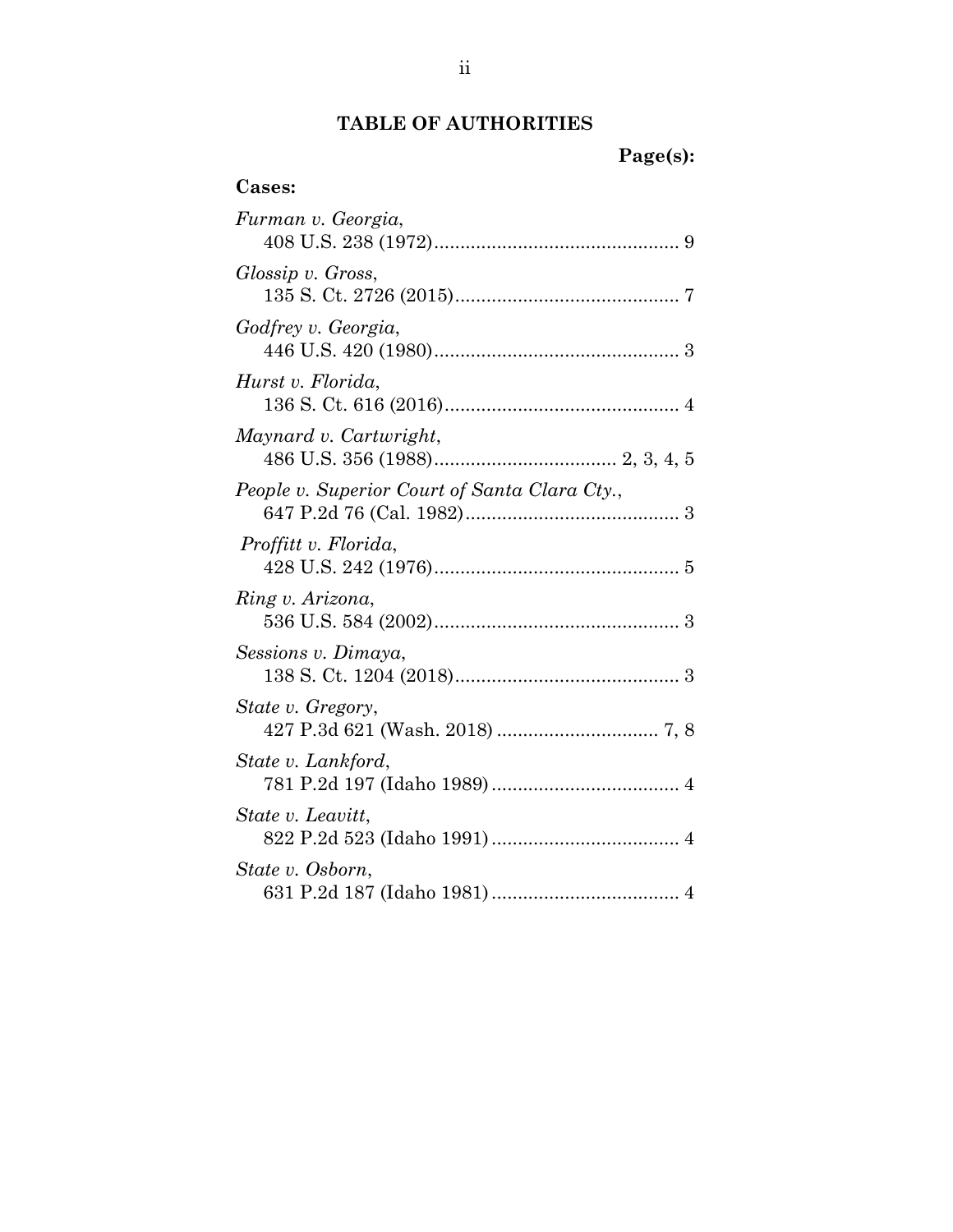## **Statutes:**

| Rule: |  |
|-------|--|
|       |  |
|       |  |
|       |  |

S. Ct. R. 37.2(a) .......................................................... 1

# **Other Authorities:**

| Arthur Alarcon,                                        |
|--------------------------------------------------------|
| <i>Executing the Will of the Voters?: A Roadmap to</i> |
| Mend or End the California Legislature's               |
| Multi-Billion-Dollar Death Penalty Debacle,            |
|                                                        |
| David McCord,                                          |
| Should the Commission of a Contemporaneous             |
| Arson, Burglary, Kidnapping, Rape, or                  |
| Robbery Be Sufficient to Make a                        |
| Murderer Eligible for a Death Sentence—                |
| An Empirical and Normative Analysis,                   |
| 49 SANTA CLARA L. REV. 1 (2009) 10-11                  |
| J. Roman et al.,                                       |
| The Cost of the Death Penalty in Maryland,             |
|                                                        |
| Laura Bischoff,                                        |
| Execution Costs Rising, DAYTON DAILY NEWS              |
| (Feb. 22, 2014, 11:30 PM),                             |
| https://www.mydaytondailynews.com/news/                |
| crime--law/execution-costs-rising/                     |
| 8                                                      |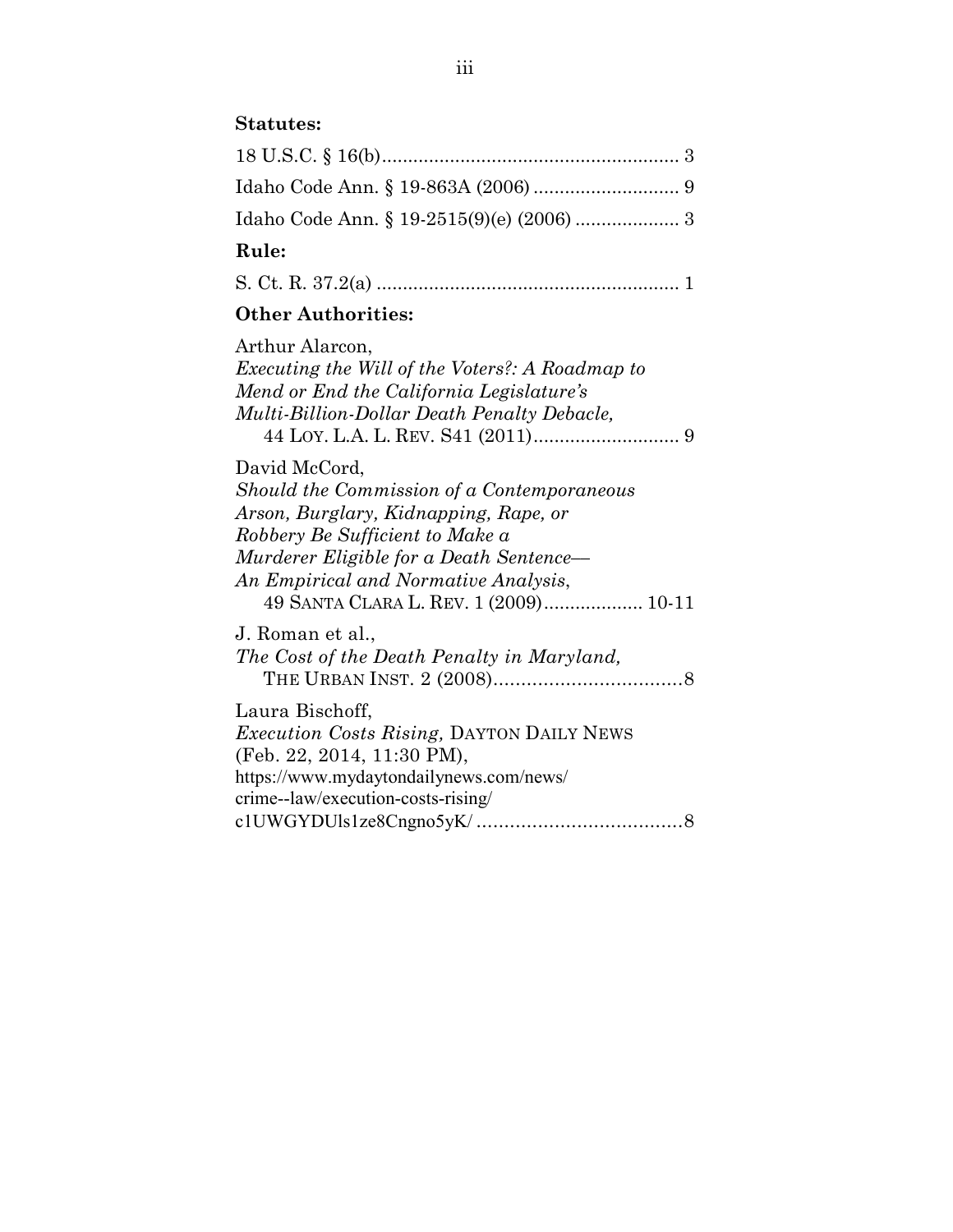| Mary Forsberg,<br>Money For Nothing? The Financial Cost Of                                                                                                                                                                                           |
|------------------------------------------------------------------------------------------------------------------------------------------------------------------------------------------------------------------------------------------------------|
| Office of Performance Evaluations<br>Idaho Legislature, Financial Costs of the                                                                                                                                                                       |
| Peter A. Collins et al.,<br>An Analysis of the Economic Costs of<br>Seeking the Death Penalty in Washington State,<br>14 SEATTLE J. FOR SOC. JUST. 727 (2016) 8                                                                                      |
| Richard A. Rosen,<br>The "Especially Heinous" Aggravating<br>Circumstance in Capital Cases—<br>The Standardless Standard,                                                                                                                            |
| Richard C. Dieter,<br>DEATH PENALTY INFO. CTR., Smart on Crime:<br>Reconsidering the Death Penalty in a<br>Time of Economic Crisis (2009),<br>https://deathpenaltyinfo.org/documents/CostsRpt<br>Final.pdf (discussing costs of the death penalty) 9 |
| Richard C. Dieter,<br>The Issue of Costs in the Death Penalty Debate, in<br>America's Experiment With Capital Punishment<br>(James, R. Acker, Robert M. Bohm,<br>Charles S. Lanier eds., 3d ed. 2014) 9                                              |
| Robert J. Smith,<br>The Geography of the Death Penalty and its<br>Ramifications,                                                                                                                                                                     |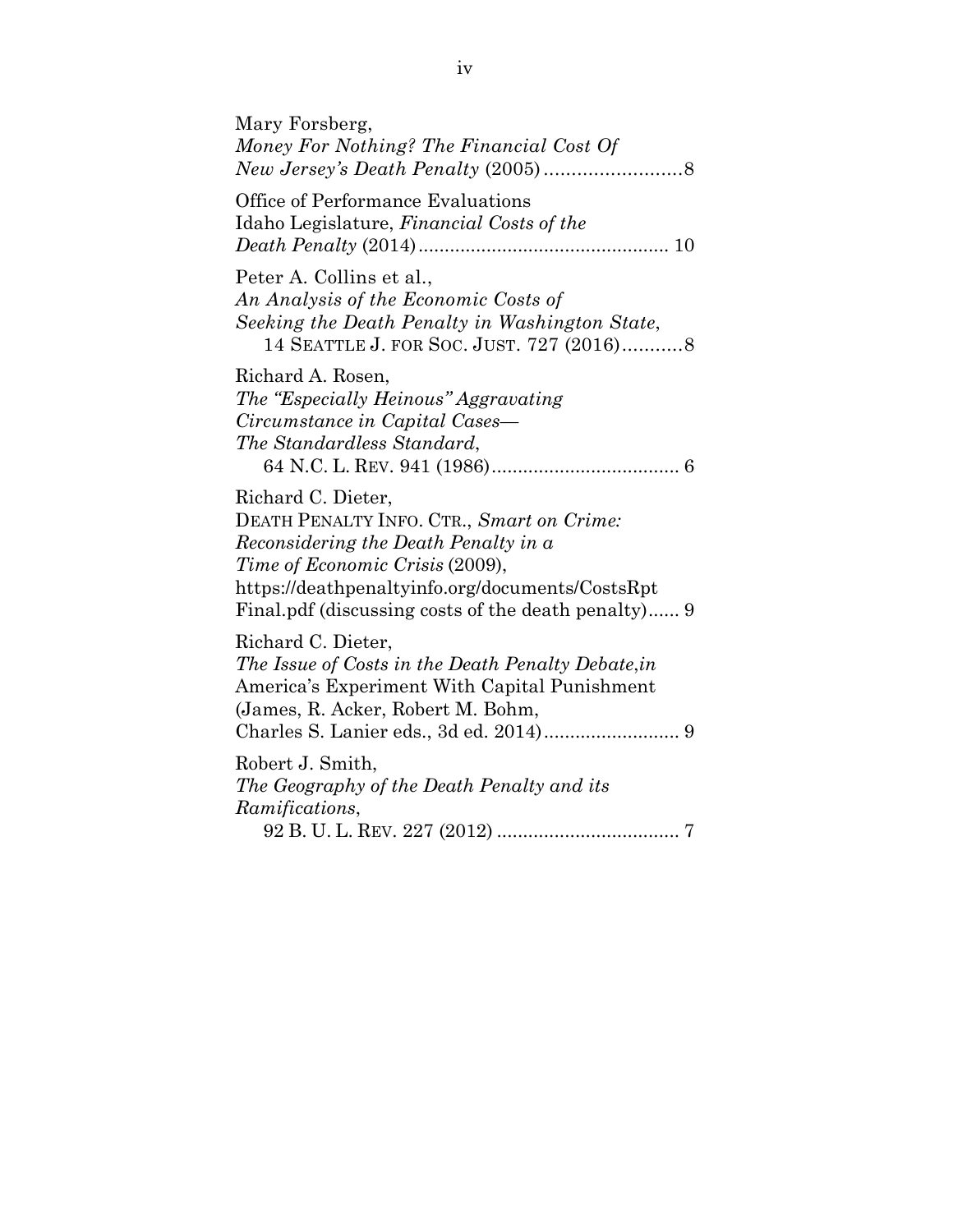<span id="page-5-0"></span>

| Steven F. Shatz & Terry Dalton,                   |
|---------------------------------------------------|
| Challenging the Death Penalty with Statistics:    |
| Furman, McCleskey, and a                          |
| Single County Case Study,                         |
|                                                   |
| The 2% Death Penalty: How A Minority of           |
| Counties Produce Most Death Cases At              |
| <i>Enormous Costs to All 15</i> (Oct. 2013),      |
| https://deathpenaltyinfo.org/documents/           |
|                                                   |
| Valerie L. Barton,                                |
| Knowing Evil When We See it: An Attempt to        |
| <i>Rationalize Heinous, Atrocious, and Cruel,</i> |
|                                                   |
| William J. Bowers & Glenn L. Pierce,              |
| Arbitrariness and Discrimination Under            |
| Post Furman Capital Statutes,                     |
|                                                   |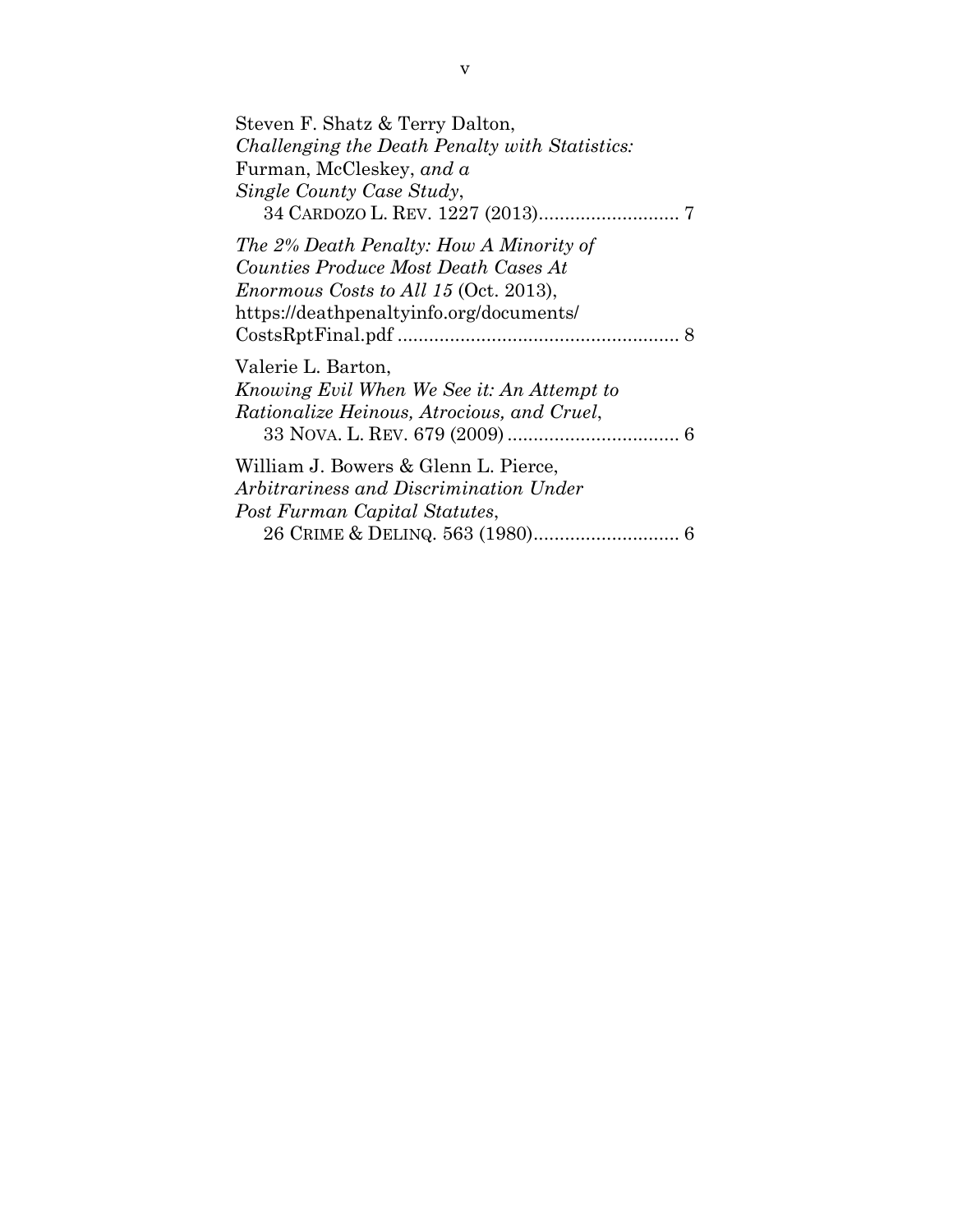#### **INTEREST OF AMICUS CURIAE**[1](#page-6-0)

Established in 1989, the Idaho Association of Criminal Defense Lawyers (IACDL) is a non-profit, voluntary organization of attorneys with more than 400 lawyer members. IACDL's membership includes both public defenders and private counsel, attorneys who work in both state and federal court, and attorneys who focus on trials, appeals, postconviction, and federal habeas proceedings. One of IACDL's primary goals is to improve the quality of representation provided to criminal defendants in Idaho, especially those who cannot afford counsel. For these reasons, IACDL has a strong commitment to ensure that constitutional protections are afforded to Idaho defendants subject to the death penalty.

Furthermore, given the size and breadth of IACDL's membership, the organization has substantial expertise in the practical circumstances on the ground in Idaho regarding how defense attorneys, their clients, and courts operate. IACDL likewise has insight into the issues implicated by the case at bar, i.e., jury application of aggravating factors at the sentencing stage. Accordingly, IACDL has both the interest and the knowledge to assist the Court with its resolution of the petition for certiorari.

 $\overline{a}$ 

<span id="page-6-0"></span><sup>&</sup>lt;sup>1</sup> This brief was not authored in whole or part by counsel for a party. No one other than amicus curiae made a monetary contribution to preparation or submission of this brief. Pursuant to Rule 37.2(a), counsel of record for all parties received 10 days' notice of the filing of this brief and provided written consent to its filing.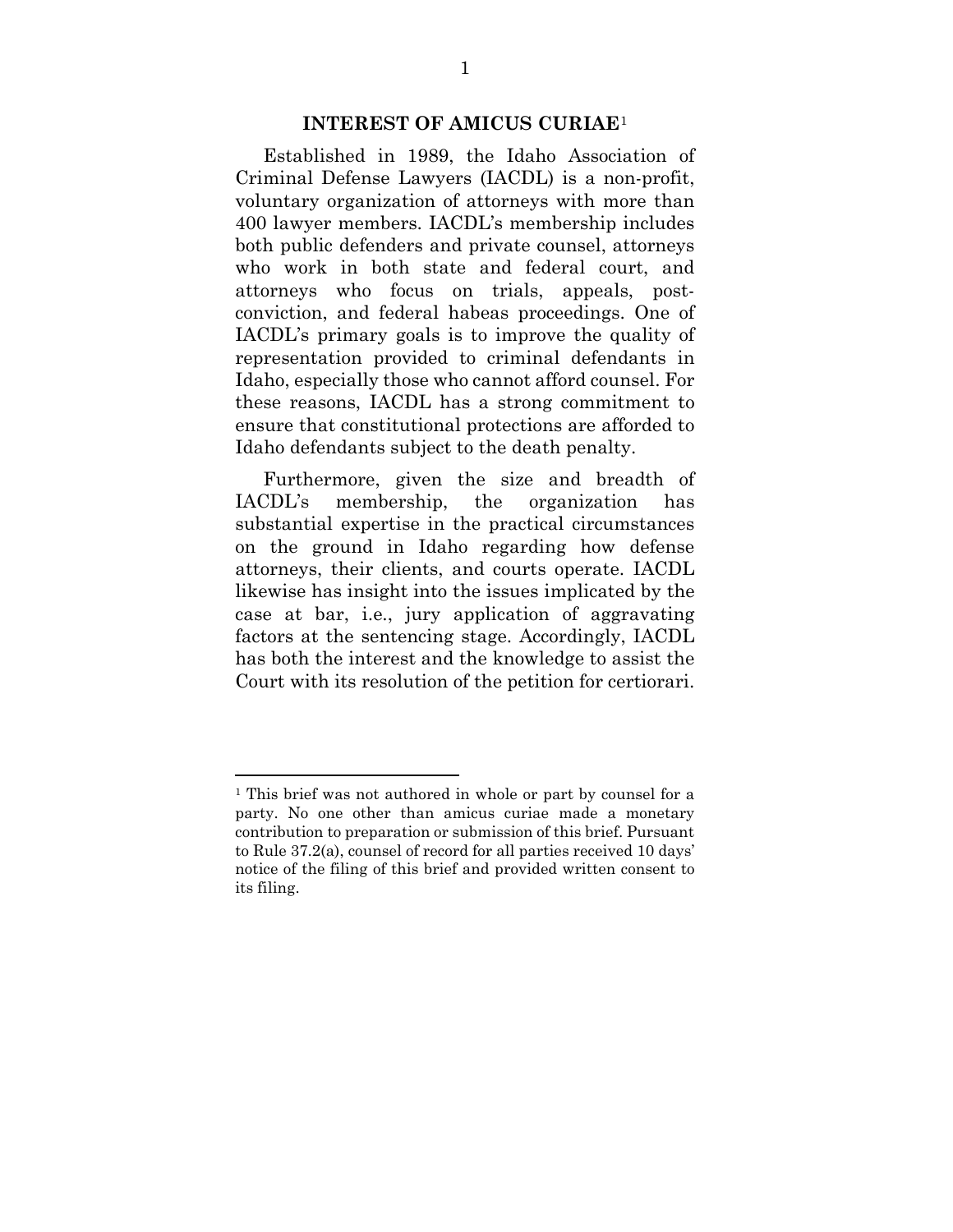### **REASONS FOR GRANTING THE WRIT**

IACDL agrees fully with the contentions made in the Petition for a Writ of Certiorari and offers the additional points below in support of Petitioner.

While the direct appeal of anyone sentenced to death such as Petitioner is significant, the HAC aggravator and felony-murder aggravator issues raised in this case are of great consequence. A substantial number of states have HAC aggravators similar to Idaho's, thirteen, and the federal government has a similar scheme. *See* Pet. 33. Those states, like Idaho, would benefit from this Court's consideration of the first Question Presented. As for the second Question Presented, this Court's clarification of felony-murder aggravators is necessary in Mr. Hall's case and could reduce the enormous financial burden of death penalty litigation nationwide.

### **I. Idaho's HAC aggravator is unconstitutionally vague.**

Petitioner's first Question Presented presents a simple syllogism:

- In *Maynard v. Cartwright*, 486 U.S. 356 (1988), the HAC aggravator was struck down as unconstitutionally vague.
- Idaho's HAC aggravator is not materially different from the one in *Maynard*.
- Idaho's HAC aggravator is unconstitutionally vague.

The Court should grant the Petition and apply this simple syllogism for three reasons.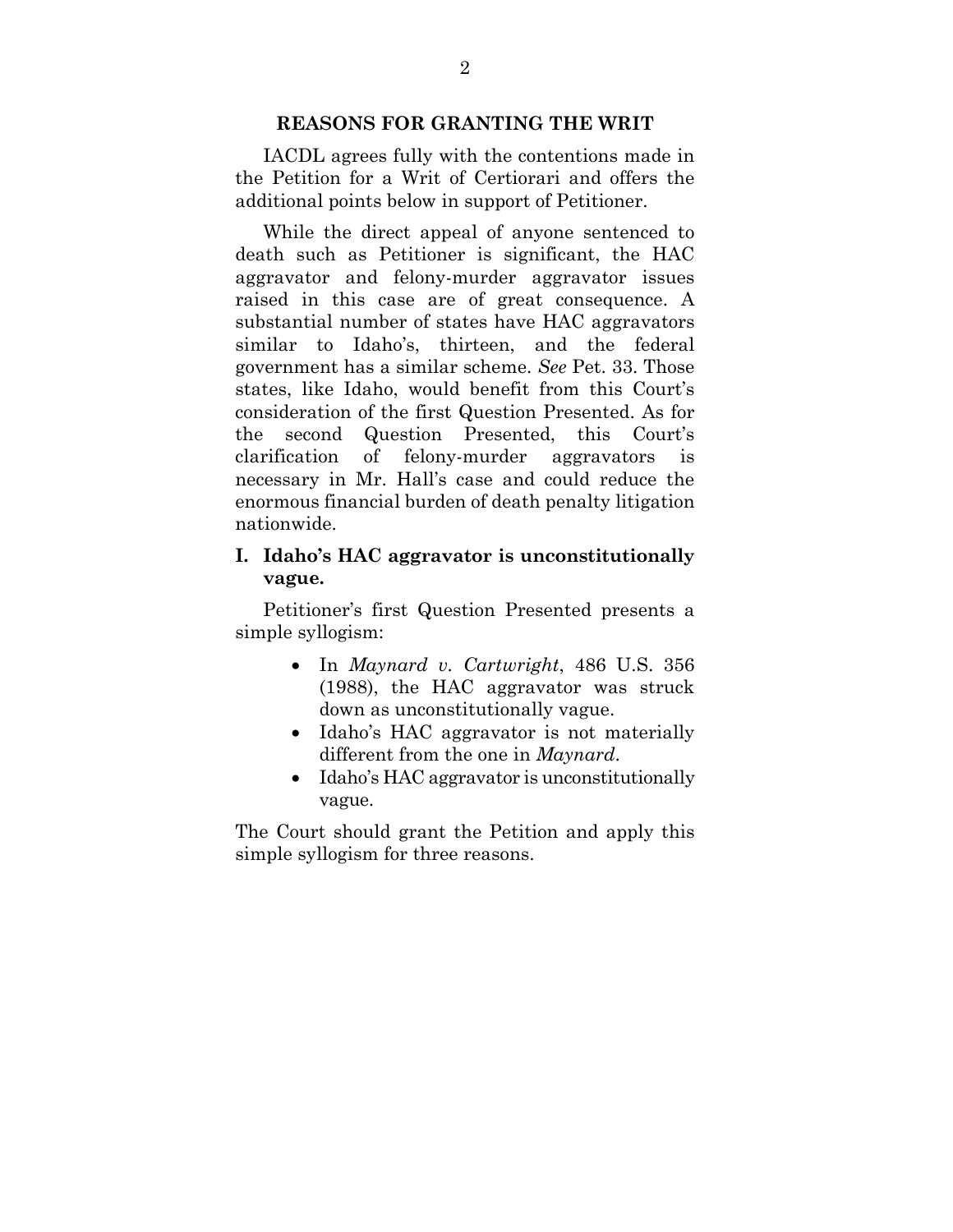First, Idaho's HAC aggravator is not materially different from the Oklahoma aggravator in *Maynard*. Idaho's HAC aggravator applies to any murder that is "especially heinous, atrocious or cruel, manifesting exceptional depravity." Idaho Code Ann. § 19- 2515(9)(e) (2006). Oklahoma's applied to any murder that was "especially heinous, atrocious, or cruel." *Maynard*, 486 U.S. at 359. The two are identical, but for the words "manifesting exceptional depravity" tacked on to the Idaho statute. These extra words are as vague as the immediately preceding ones. *See id.* at 363-64 (reasoning that "especially heinous, atrocious or cruel" "gave no more guidance than the 'outrageously or wantonly vile, horrible or inhuman' language" struck down as vague in *Godfrey v. Georgia*, 446 U.S. 420, 428-29 (1980) and "the addition of 'outrageously or wanton' to the term 'vile' did not limit the overbreadth of the aggravating factor"); *see also Sessions v. Dimaya*, 138 S. Ct. 1204, 1221 (2018) (holding "crime of violence" definition in 18 U.S.C. § 16(b) unconstitutionally vague based partly on comparison to similar ACCA statute and reasoning that "this variance in wording cannot make ACCA's residual clause vague and § 16(b) not"); *People v. Superior Court of Santa Clara Cty.*, 647 P.2d 76, 78 (Cal. 1982) (holding that same HAC aggravator language used in Idaho was unconstitutionally vague and reasoning that "[t]he terms address the emotions and subjective, idiosyncratic values [and] stimulate feelings of repugnance, [with] no directive content").

 Second, the issue is critically important under the Sixth Amendment, which requires that juries decide whether aggravators exist. *See Ring v. Arizona*, 536 U.S. 584, 609 (2002) (overruling prior case "to the extent that it allows a sentencing judge, sitting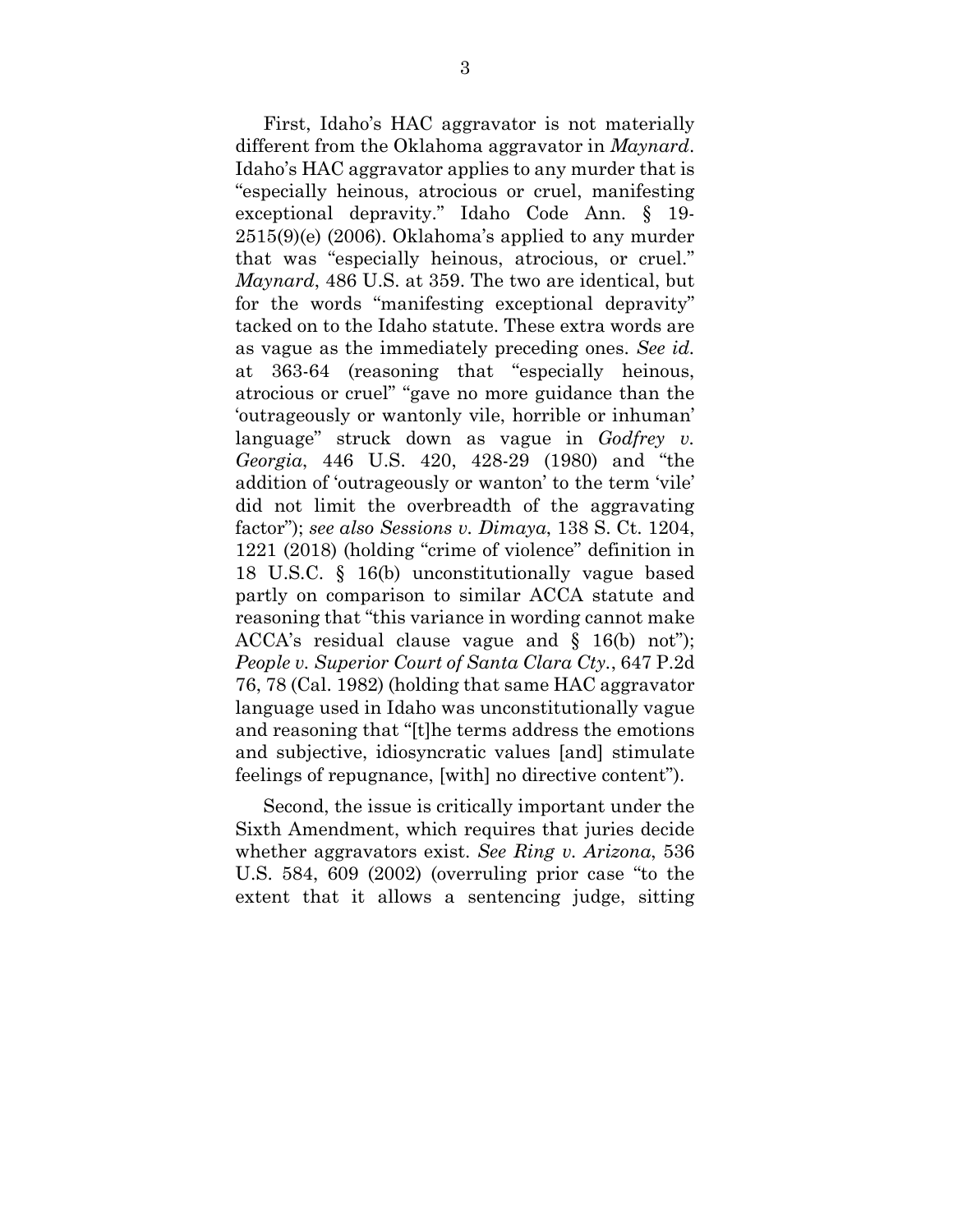without a jury, to find an aggravating circumstance necessary for imposition of the death penalty"); *Hurst v. Florida*, 136 S. Ct. 616, 624 (2016) (overruling prior cases "to the extent they allow a sentencing judge to find an aggravating circumstance, independent of a jury's factfinding, that is necessary for the imposition of the death penalty").

Overlooking this important development, the majority below relied on decisions in which *judges* applied aggravators, not juries. *See* Pet. 51a (citing *State v. Leavitt*, 822 P.2d 523 (Idaho 1991); *State v. Lankford*, 781 P.2d 197 (Idaho 1989); and *State v. Osborn*, 631 P.2d 187 (Idaho 1981)). These decisions actually underscore the need for this Court's review, now that juries apply aggravators.

In *Lankford*, for example, the court explicitly relied on Idaho's adherence to judicial sentencing in capital cases to distinguish *Maynard*, reasoning:

These aggravating circumstances are terms of art that are commonly understood among the members of the judiciary. As a result, the potential for inconsistent application that exists as a result of jury sentencing is eliminated where the judge sentences.

781 P.2d at 214. In *Leavitt*, the court again relied on judicial sentencing to distinguish *Maynard*, stating that "given the Idaho legislature's statutory directive that a defendant be sentenced by a district judge rather than by a jury, Leavitt's reliance upon . . . *Maynard* is misplaced." 822 P.2d at 525.

As for *Osborn*, it not only predates the required jury determination of aggravators, it even predates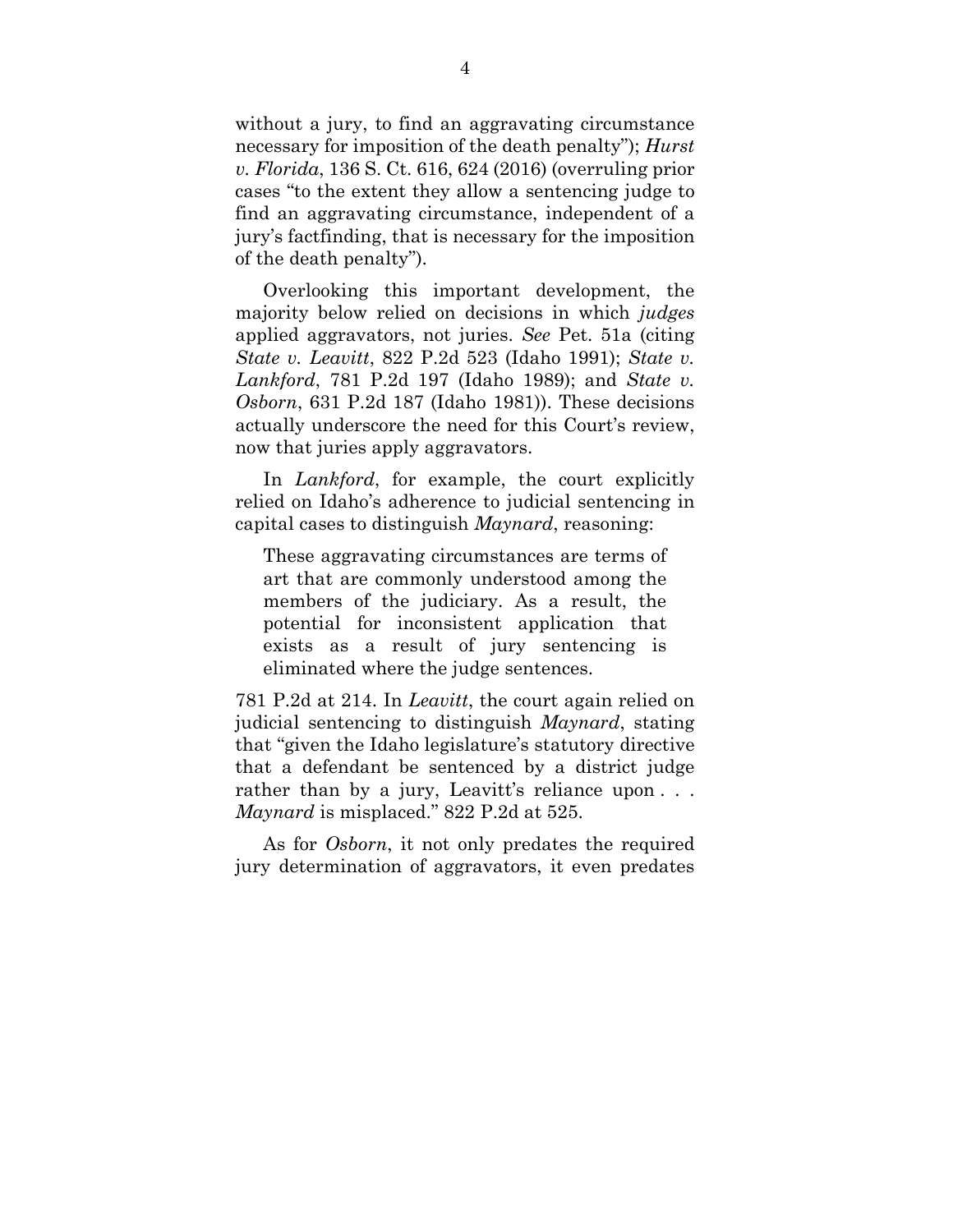*Maynard*. In short, as one of the dissenting justices below explained:

The majority's approach understates the magnitude of the transition from the judge as a sentencer, to the jury as a sentencer, and provides no legal basis for declining to reconsider case law that relied on judge sentencing as opposed to jury sentencing.

### Pet. 179a (Kidwell, J., dissenting).[2](#page-10-0)

 $\overline{a}$ 

Third, juries lack the experience needed to apply a HAC aggravator. Unlike judges, who preside over numerous cases and keep up with other trials in their jurisdictions, jurors have no ability to determine if a murder is "especially" heinous and manifests "exceptional" depravity. *See Proffitt v. Florida*, 428 U.S. 242, 252 (1976) ("a trial judge is more experienced in sentencing than a jury, and therefore is better able to impose sentences similar to those in analogous cases"). Jurors will almost always sit on no more than one death penalty jury, because death penalty cases are uncommon. Moreover, even if a juror in one death penalty case was called for jury duty in a later one, that person would almost certainly not serve in the second case.[3](#page-10-1) The prior case experience would either subject the juror to a

<span id="page-10-0"></span><sup>2</sup> Justice Kidwell's decades of legal experience include serving as an Associate Deputy Attorney General during the Reagan Administration and as Idaho's Attorney General, in addition to years of service on the Idaho Supreme Court, all of which gives him a long-term perspective to evaluate Idaho's HAC aggravator in light of this Court's death penalty jurisprudence.

<span id="page-10-1"></span><sup>3</sup> It is standard to ask potential jurors if they have previously served on a jury and, if so, the type of case and the decision reached.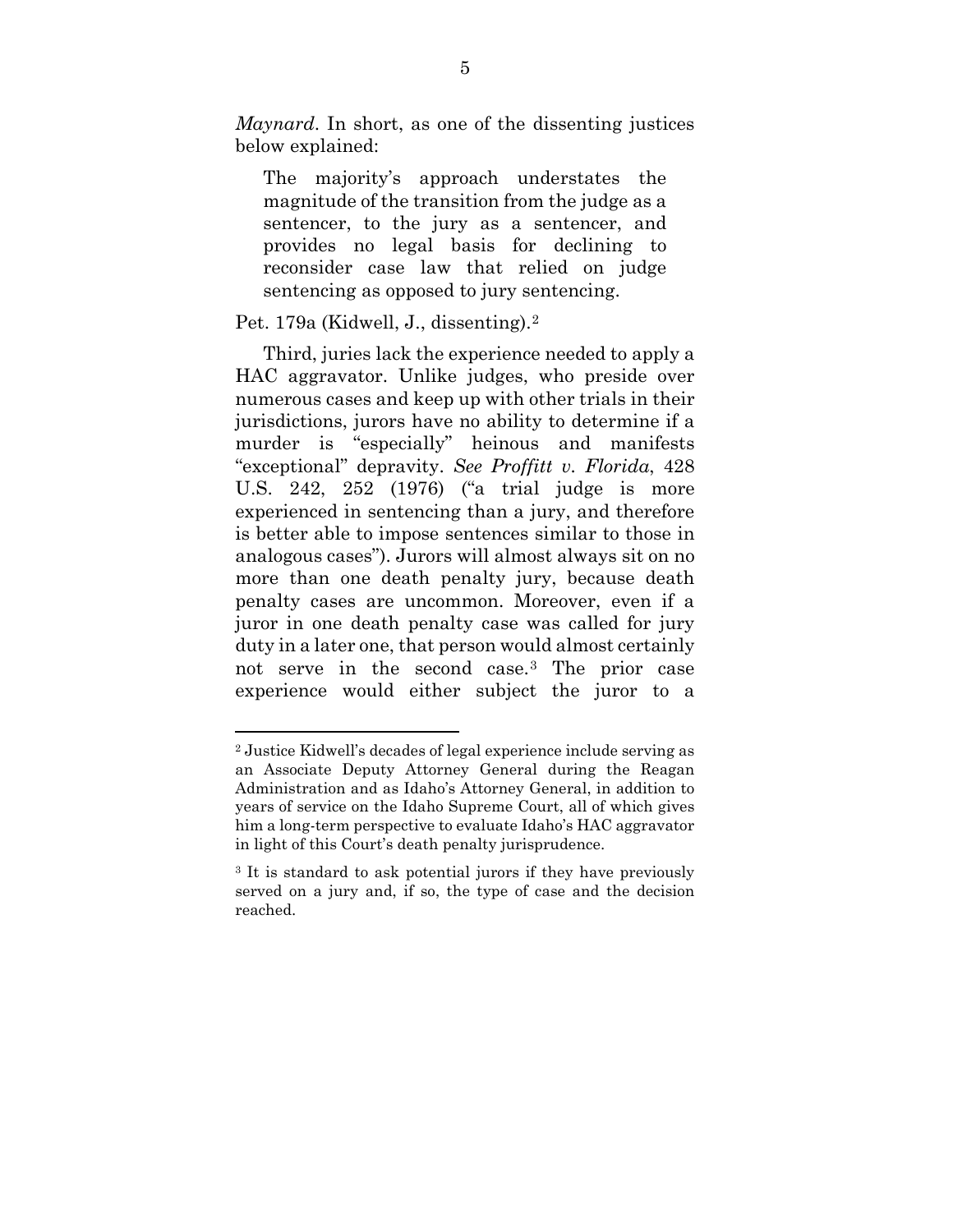challenge for cause or result in a peremptory challenge, by either the prosecution or defense, depending on the verdict in the prior case.

Furthermore, in the emotional setting of a death penalty case, passion and prejudice are likely to infuse jury aggravator findings. *See* Valerie L. Barton, *Knowing Evil When We See it: An Attempt to Rationalize Heinous, Atrocious, and Cruel*, 33 NOVA. L. REV. 679, 698 (2009) ("juries have their judgment colored by emotion when deciding whether a particular crime is heinous or depraved"). An empirical study in 1980 found that a "heinous [or] vile" aggravating factor would result in "wide differences" from one region of the country to another. William J. Bowers & Glenn L. Pierce, *Arbitrariness and Discrimination Under Post Furman Capital Statutes*, 26 CRIME & DELINQ. 563, 630 (1980). In particular, the study revealed that people may use the HAC aggravator to act on personal prejudice. *Id.* at 632 ("If relations in the community between majority and minority groups or between social classes are precarious, or the lines are strictly drawn, a killing that crosses class or racial boundaries may be viewed as especially shocking, heinous, and threatening.").

Thus, allowing jurors to apply a HAC aggravator runs the risk of letting emotion and prejudice override rational deliberation. Without effective guidance as to what constitutes "heinous, atrocious, or cruel," "it would be unrealistic to assume that an aggravating circumstance containing such terms could in any way channel a sentencer's discretion." Richard A. Rosen, *The "Especially Heinous" Aggravating Circumstance in Capital Cases—The Standardless Standard*, 64 N.C. L. REV. 941, 968 (1986).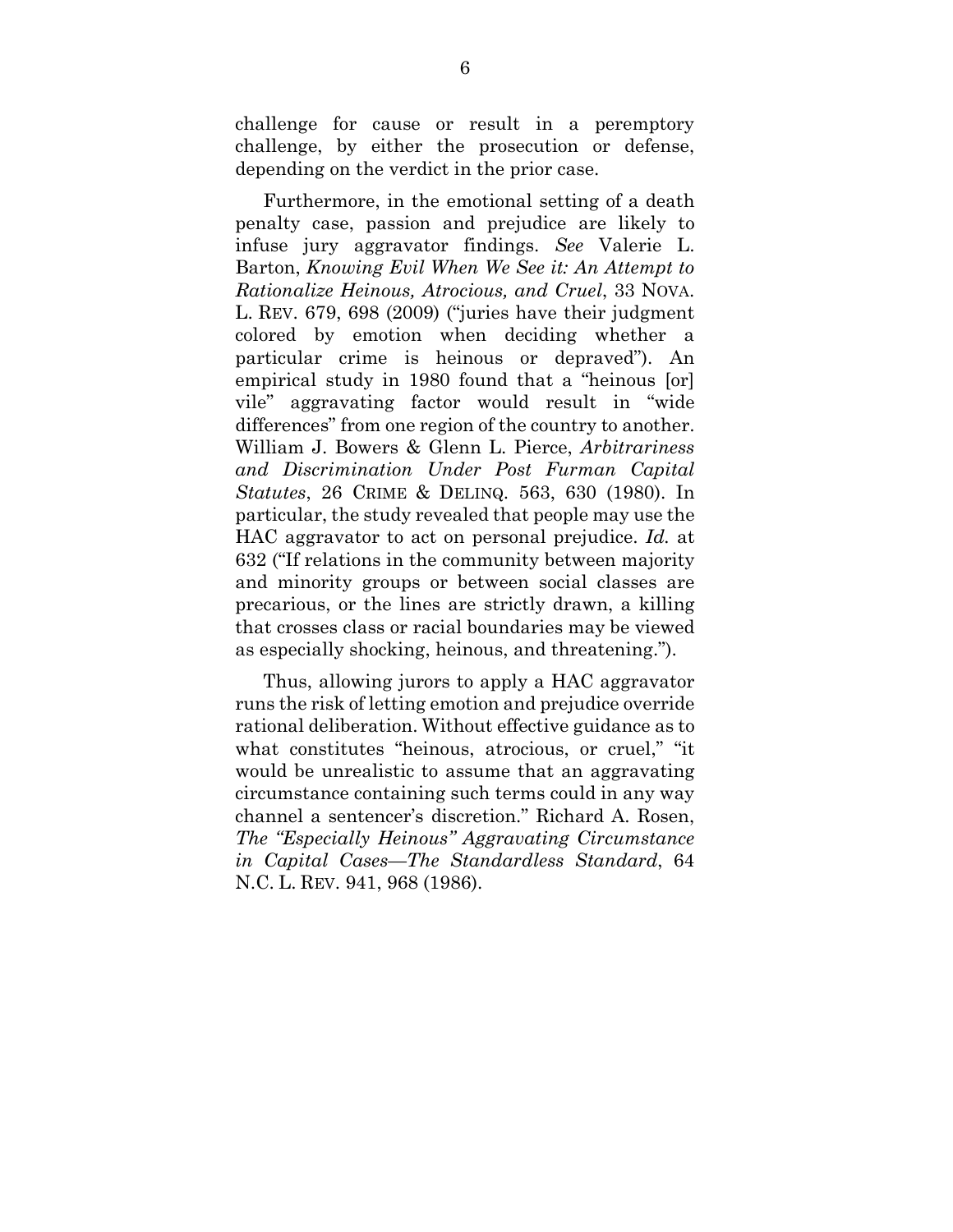Therefore, based on the similarity of Idaho's HAC aggravator to the one in *Maynard*, the Sixth Amendment's requirement that juries determine aggravators, and jurors' lack of expertise to apply HAC aggravators, the first Question Presented merits this Court's review.

### **II. The Court's review of felony-murder aggravators would reduce the massive cost of death penalty litigation.**

If the Court grants review of the second Question Presented and narrows the class of death penaltyeligible felony murders, it will decrease the financial burden of death penalty litigation.

Citizens generally assume that states seek the death penalty consistently, in only the most severe cases, yet empirical studies have shown otherwise. *See generally* Steven F. Shatz & Terry Dalton, *Challenging the Death Penalty with Statistics:* Furman, McCleskey, *and a Single County Case Study*, 34 CARDOZO L. REV. 1227 (2013). Rather, the vast majority of death sentences come from particular counties in death penalty states. Robert J. Smith, *The Geography of the Death Penalty and its Ramifications*, 92 B. U. L. REV. 227, 231-32 (2012); *see also Glossip v. Gross*, 135 S. Ct. 2726, 2761 (2015) (Breyer, J., dissenting) ("[*W*]*ithin* a death penalty State, the imposition of the death penalty heavily depends on the county which the defendant is tried."); *State v. Gregory*, 427 P.3d 621, 645-46 (Wash. 2018) (Johnson, J., concurring) (noting that death sentences had been imposed in only 2 of Washington's 39 counties in a 12 year period and in only 10 of the state's counties over a 25-year period).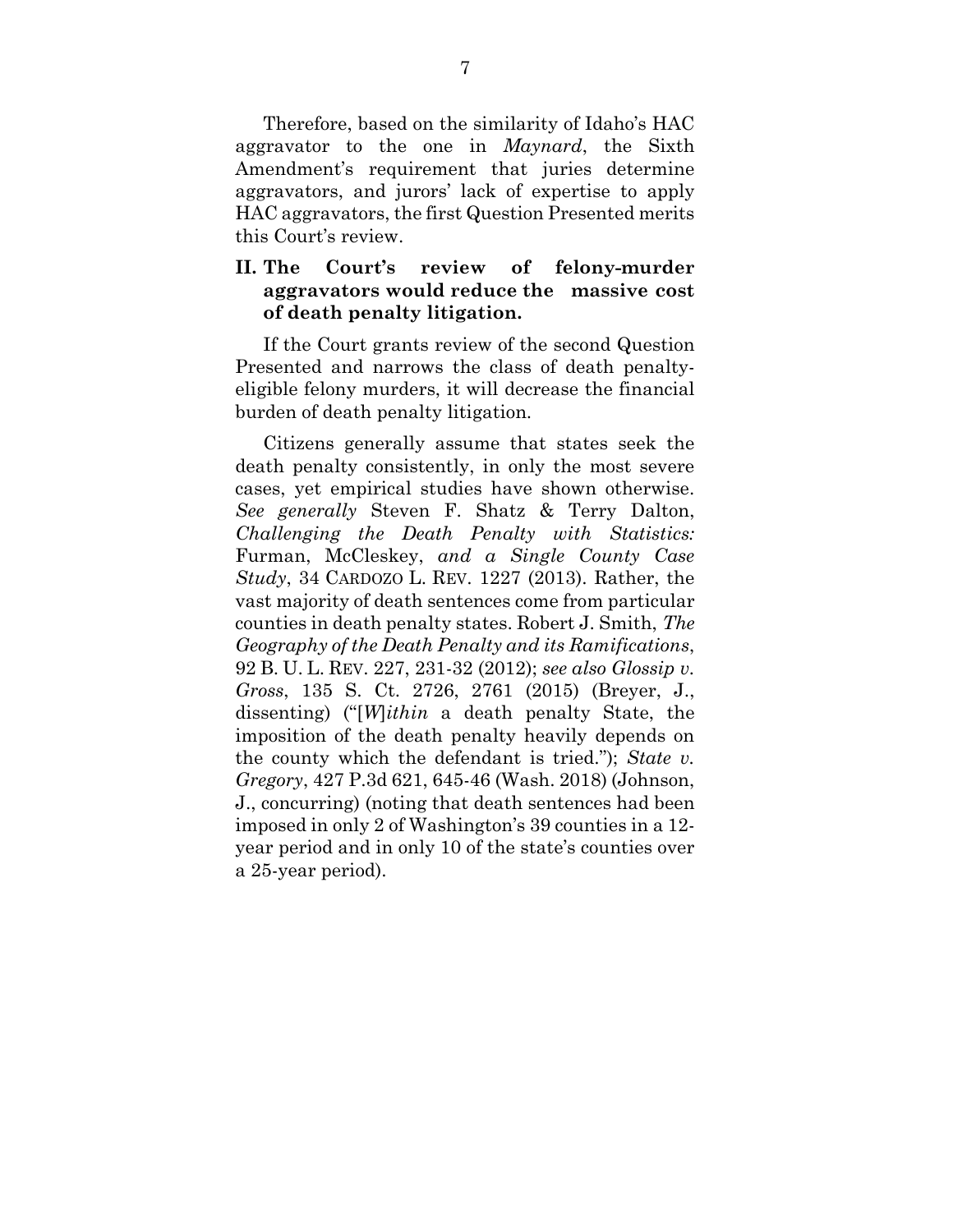This erratic use of the death penalty has significantly increased the cost of death penalty litigation while simultaneously forcing those counties in which the death penalty is not sought to share the expenses of those counties in which it is frequently sought. DPIC, *The 2% Death Penalty: How A Minority of Counties Produce Most Death Cases At Enormous Costs to All 15* (Oct. 2013), *available at* https://deathpenaltyinfo.org/documents/TwoPercent Report.pdf.

Ten years ago the total cost of expenses in a single death-penalty case was about \$3 million. *Id.*  (citing J. Roman et al., *The Cost of the Death Penalty in Maryland,* THE URBAN INST. 2 (2008)). Similarly, the State of Washington's average cost of a death penalty case was \$2.75 million.[4](#page-13-0) Peter A. Collins et al., *An Analysis of the Economic Costs of Seeking the Death Penalty in Washington State*, 14 SEATTLE J. FOR SOC. JUST. 727, 768 (2016). Ohio spends nearly \$17 million dollars per year on the death penalty. Laura Bischoff, *Execution Costs Rising,* DAYTON DAILY NEWS (Feb. 22, 2014, 11:30 PM), https://www.mydaytondailynews.com/news/crime- law/execution-costs-

rising/c1UWGYDUls1ze8Cngno5yK/. New Jersey spent \$11 million per year. Mary Forsberg, *Money For Nothing? The Financial Cost Of New Jersey's Death Penalty* 15 (2005).

 $\overline{a}$ 

<span id="page-13-0"></span><sup>4</sup> The State of Washington recently became the twentieth state to abolish the death penalty, with the Washington Supreme Court concluding that the state's death penalty system had been administered arbitrarily and unfairly and was racially biased. *Gregory*, 427 P.3d at 635.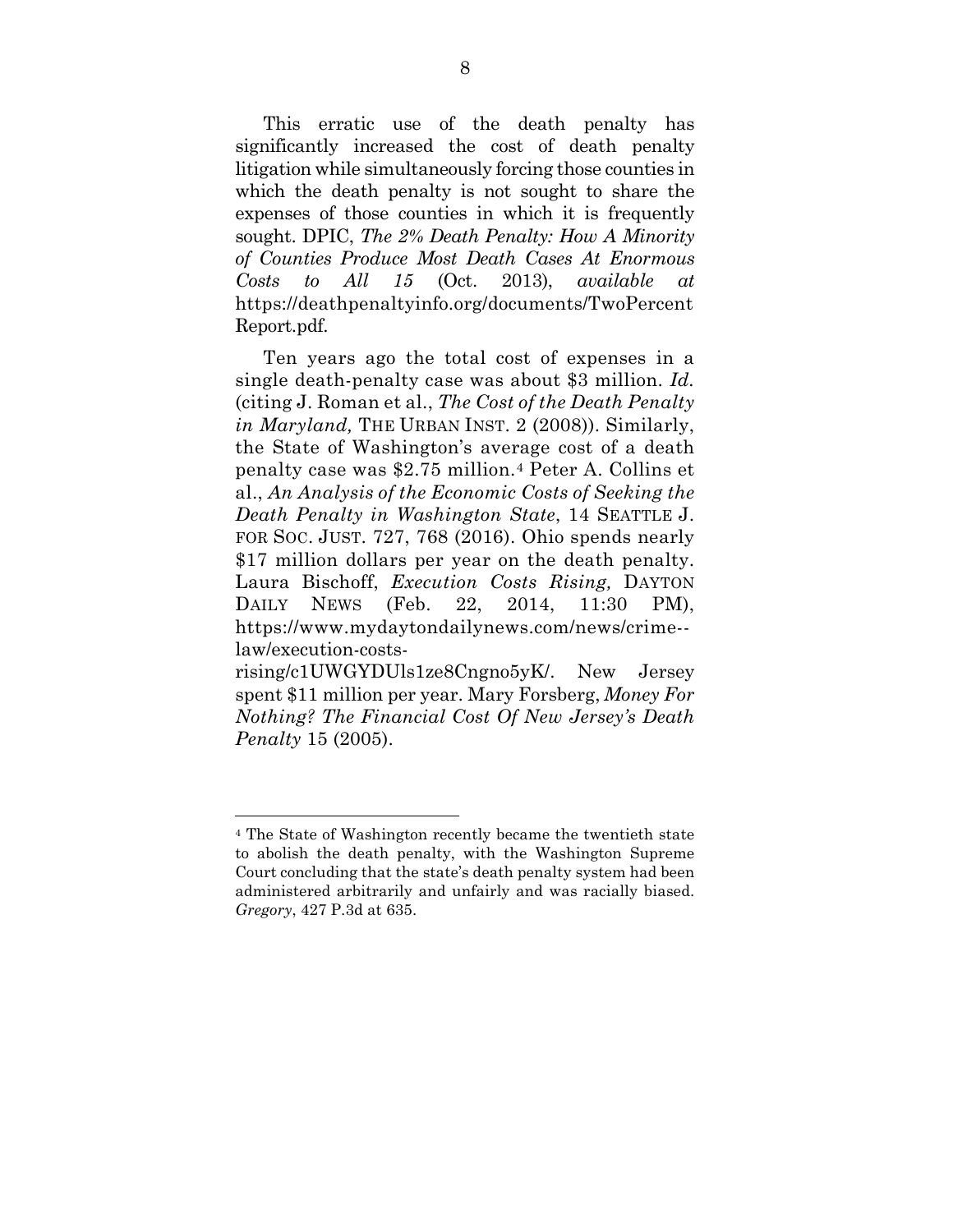A former Ninth Circuit Judge noted that "since reinstating the death penalty in 1978, California taxpayers have spent roughly \$4 billion to fund a dysfunctional death penalty system that has carried out no more than 13 executions." Arthur Alarcon, *Executing the Will of the Voters?: A Roadmap to Mend or End the California Legislature's Multi-Billion-Dollar Death Penalty Debacle,* 44 LOY. L.A. L. REV. S41, S41 (2011)*.* Because comparatively few death sentences actually result in death, taxpayers pay nearly \$20 million per execution. DPIC, *supra,* at 15.

Nationwide, from this Court's decision in *Furman v. Georgia*, 408 U.S. 238 (1972), until 2011, there were nearly 8,300 death sentences. *Id.* Accordingly, using the \$3 million per case average, the cost to taxpayers of death penalty litigation in just those years was about \$25 *billion* dollars. *Id.* The brunt of this expense is borne by the 85% of counties that have never had a case result in execution. *Id.; see also* Richard C. Dieter, DEATH PENALTY INFO. CTR., *Smart on Crime: Reconsidering the Death Penalty in a Time of Economic Crisis* 14-19 (2009), [https://deathpenaltyinfo.org/documents/CostsRptFin](https://deathpenaltyinfo.org/documents/CostsRptFinal.pdf) [al.pdf](https://deathpenaltyinfo.org/documents/CostsRptFinal.pdf) (discussing costs of the death penalty).

The runaway cost of death penalty litigation is one of the reasons why Maryland, Connecticut, Illinois, New Mexico, New Jersey, and New York have abolished the death penalty. *See* Richard C. Dieter, *The Issue of Costs in the Death Penalty Debate*, *in* America's Experiment With Capital Punishment 595-612 (James, R. Acker, Robert M. Bohm, Charles S. Lanier eds., 3d ed. 2014).

Idaho is no different than other states with regard to the enormous costs of death penalty litigation. In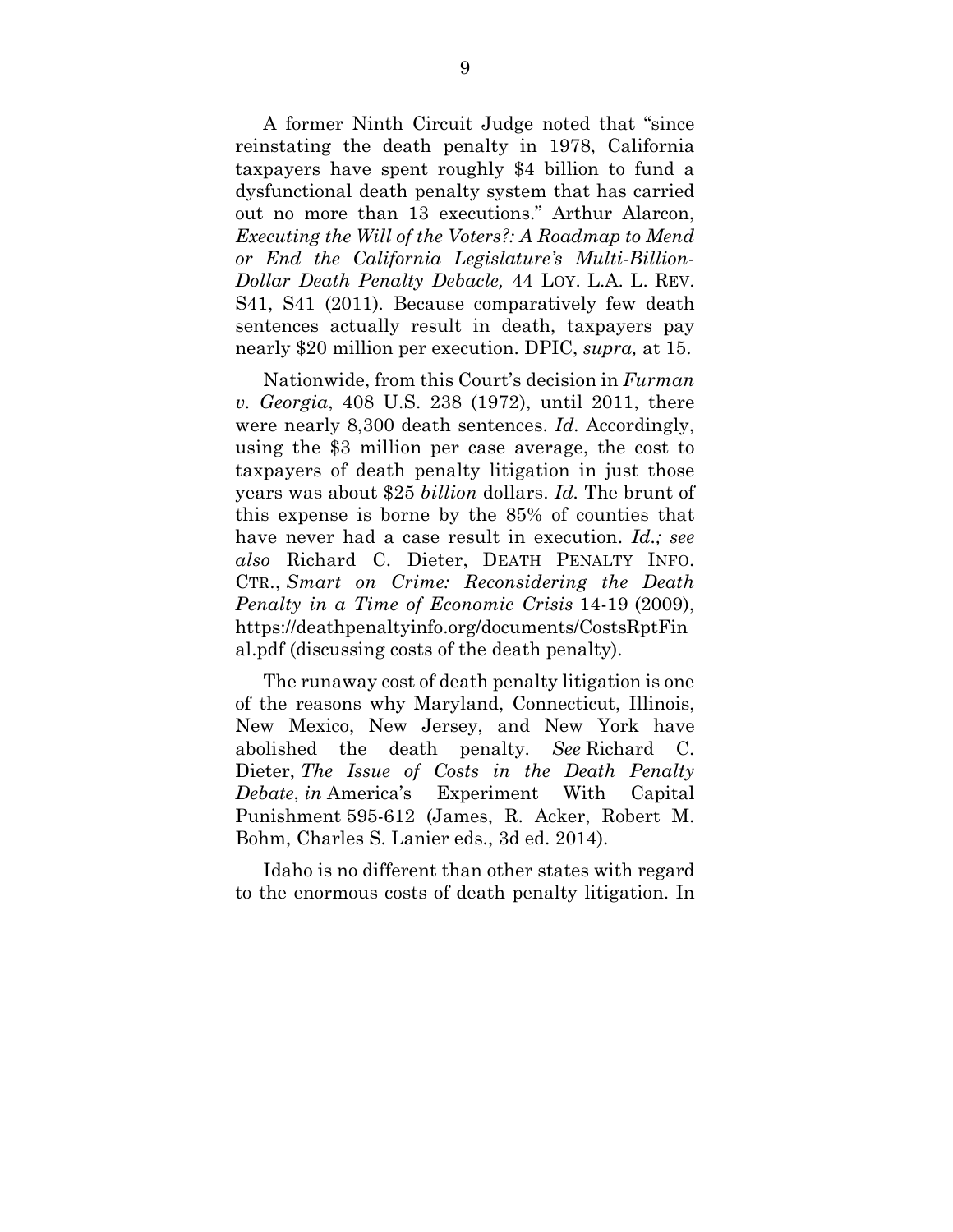1998, Idaho created the Capital Crimes Defense Fund, which helps counties pay for some of the trial costs of death penalty cases and is funded by voluntary contributions from counties. Idaho Code Ann. § 19-863A (2006). (The fund does not cover the costs of the defendant's lead attorney or the first \$10,000 of trial expenses.) Office of Performance Evaluations Idaho Legislature, *Financial Costs of the Death Penalty*, 30 (2014). Since 1999, the fund has reimbursed 11 counties \$4.1 million dollars. *Id.* at 31.

At the appellate level, from 2001 to 2013, the Idaho State Appellate Public Defender's Office worked a total of 79,187 billable hours defending 10 individuals sentenced to death, for an average of *7,918 hours per defendant*. *Id*. In contrast, for defendants subject to life without parole, attorneys spent a much smaller average of 179 hours per defendant. *Id.* 

As in most other death penalty states, only a small proportion of defendants sentenced to death in Idaho are ever executed. Since the reinstatement of the death penalty, only 3 of 40 defendants sentenced to death in Idaho have been executed. *Id.* at iv. Accordingly, the taxpayers of Idaho bear the massive costs of death penalty litigation for a penalty that will hardly ever be used.

 The felony murder aggravator is commonly found in death penalty litigation, contributing greatly to the cost. More than 60% of death-eligible defendants committed the felonies of rape, arson, burglary, kidnapping, or robbery, making them eligible for the felony-murder aggravator. David McCord, *Should the Commission of a Contemporaneous Arson, Burglary, Kidnapping, Rape, or Robbery Be Sufficient to Make*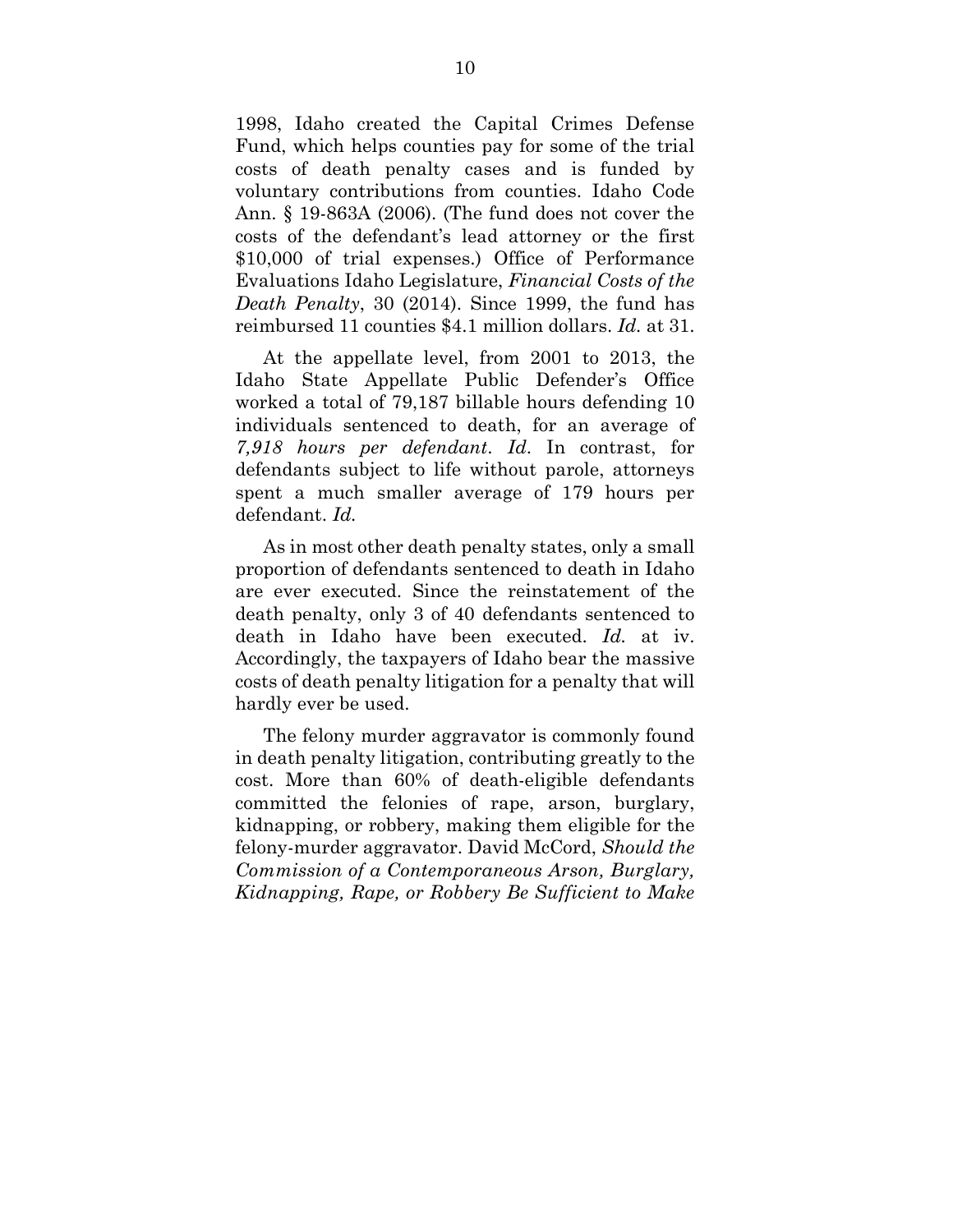*a Murderer Eligible for a Death Sentence––An Empirical and Normative Analysis*, 49 SANTA CLARA L. REV. 1, 1 (2009). In fourteen states the definition of death-eligible murders includes a contemporaneous felony that is listed as an aggravating circumstance. *See* Pet. 32. As of April 2018, these fourteen states accounted for 69% percent of individuals on death row. *Id.* Idaho is one of them.

The Court's resolution of the second Question Presented would likely narrow the class of death penalty-eligible murders, with the salutary effect of reducing the cost of death penalty litigation. If fewer defendants are eligible for the death penalty based on a felony-murder aggravator, the quantity and costs of death penalty trials, appeals, and post-conviction proceedings will greatly decrease.

#### **CONCLUSION**

For the foregoing reasons, the petition for writ of certiorari should be granted.

Respectfully submitted,

John J. Korzen *Counsel of Record* WAKE FOREST UNIVERSITY SCHOOL OF LAW APPELLATE ADVOCACY CLINIC Post Office Box 7206 Winston-Salem, NC 27109 (336) 758-5832 korzenjj@wfu.edu